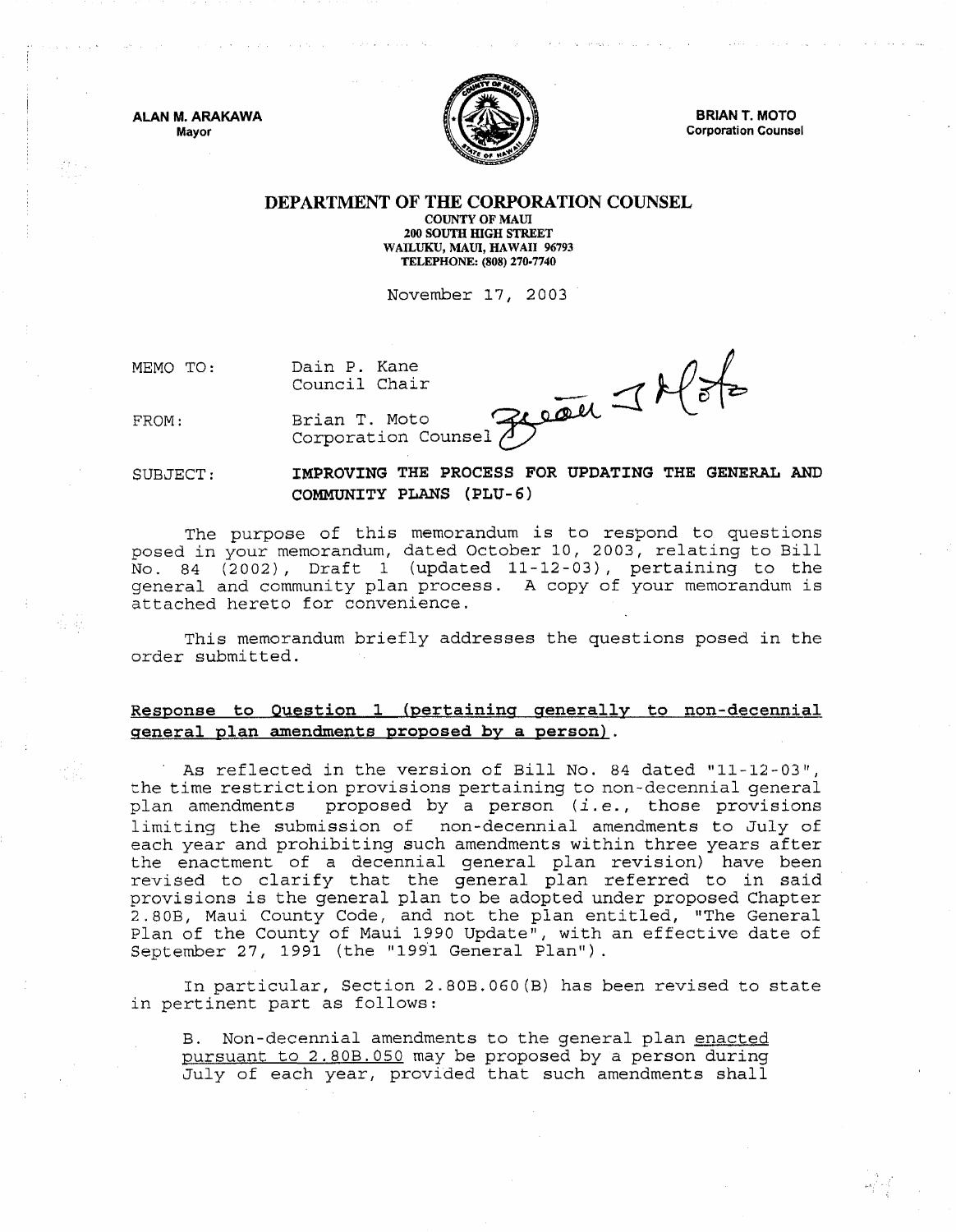MEMO TO: Dain P. Kane, Council Chair November 17, 2003 Page 2

> not be accepted within three years after the enactment of a decennial revision to the general plan pursuant to section 2.80B.050. (Emphasis added.)

Therefore, under Section 2.80B.060(B) as revised, the time restrictions of Section 2.80B.060(B) apply only to non-decennial amendments to the general plan adopted pursuant to proposed Chapter 2.80B, Maui County Code, and not to amendments to the 1991 General Plan. Persons seeking amendment of the 1991 General Plan would not be subject to the time restrictions of Section 2.80B.060(B).<sup>1</sup>

#### **Response to Question 2 (pertaining generally to the rezoning of lands upon the adoption of a community plan) .**

As reflected in the "11-12-03" version of' Bill No. 84, the provisions pertaining to the rezoning of lands after the adoption of a community plan have been revised to clarify that said provisions apply only to community plans adopted pursuant to proviscime refer 2.80B, Maui County Code, and not to existing community plans, and only to those lands re-designated for a less intensive use in the community plans adopted pursuant to Section 2.80B.090.

In particular, Section 2.80B.070(H) has been revised to state in pertinent part as follows:

H. Upon the adoption of a community plan pursuant to section 2.80B.090, lands re-designated for a less intensive use shall be zoned accordingly within eighteen months of adoption of the subject plan. If zoning is not adopted within the specified period, a parcel may be developed.pursuant to applicable laws. (Emphasis added.)

The rezoning provided for in Section 2. 80B. 070 (H) is not "automatic" in the sense of being accomplished solely as a result of the adoption of a community plan pursuant to Section 2.80B.090. Any such rezoning would presumably occur as a consequence of a bill or bills prepared and proposed by the planning director or the Council in accordance with applicable provisions of Chapter 8 of

lWe note that, while it has not been uncommon for persons to seek community plan amendments from time to time, persons rarely, if ever, have sought amendments to the 1991 General Plan.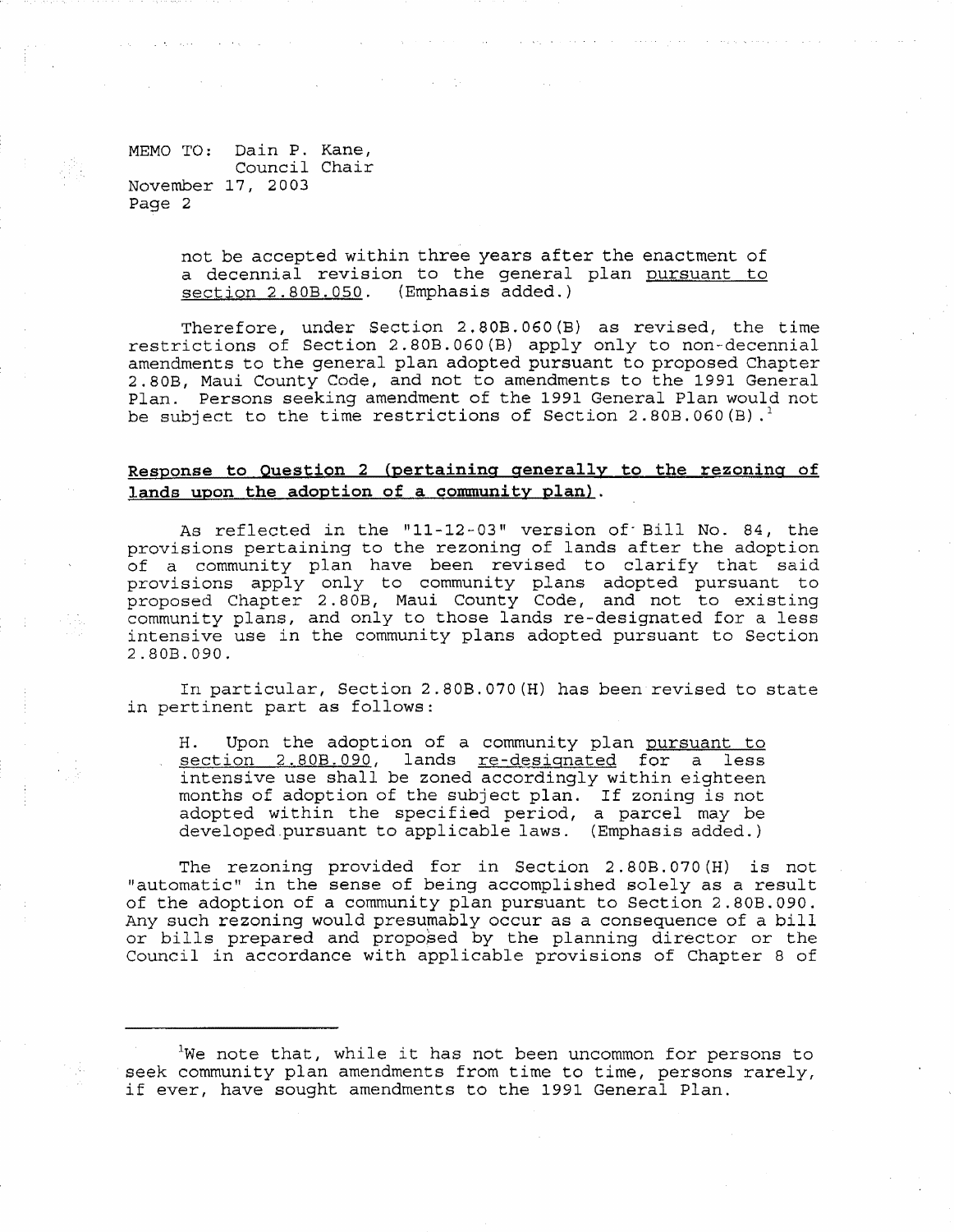MEMO TO: Dain P. Kane, Council Chair November 17, 2003 Page 3

the Revised Charter of the County of Maui (1983), as amended,<sup>2</sup> and Chapter 19.510, Maui County Code. 3 The precise consequences of such rezoning measures and any analysis of "takings" claims, if any, associated with such measures will depend upon the relevant and material facts and circumstances and law existing at the time of the rezoning. Any such rezoning measures are at present hypothetical. In the absence of specific facts and circumstances, it is difficult and premature to opine on the legal consequences of any rezoning that might occur pursuant to Section 2.80B.070 (H).<sup>4</sup>

## **Response to Question 3 (generally pertaining to non-decennial community plan amendments proposed by a person) .**

As reflected in the version of Bill No. 84 dated "11-12-03", the time restriction provisions pertaining to non-decennial community plan amendments proposed by a person (i.e., those provisions limiting the submission of non-decennial amendments to July of each year and prohibiting such amendments within three years (five years in the case of Moloka'i) after the enactment of a decennial community plan revision) have been revised to clarify

 $^{2}$ Charter §§ 8-8.3, 8-8.4, and 8-8.6 set forth provisions generally pertaining to preparation and review of zoning ordinances.

<sup>3</sup>§ 19.510.040, Maui County Code, sets forth procedures for changes of zoning.

 $4$ For a general discussion on rezoning, see, for example, Eugene McQuillin, The Law of Municipal Corporations § 25.93 (3d ed. 2000) ("Rezoning as well as original zoning is subject to the legislative discretion of the city council or other zoning authority, and 'courts will not interfere therewith except for abuse clear beyond dispute. If the validity of the legislative classification for zoning purposes is fairly debatable, the legislative judgment must be allowed to control. In other words, if rezoning has some rational and necessary connection with the peace, good order, health, safety, morals or general welfare of the community the zoning change must be upheld. But the legislative body must act in good faith and cannot act arbitrarily or capriciously; and a rezoning measure will be set aside if it is unreasonable or confiscatory, or discriminatory. Furthermore, a rezoning measure should be in accord with the comprehensive zoning plan."). *See also,* Anderson's American Law of Zoning §§ 4.26-4.28 (Kenneth H. Young ed., 1996).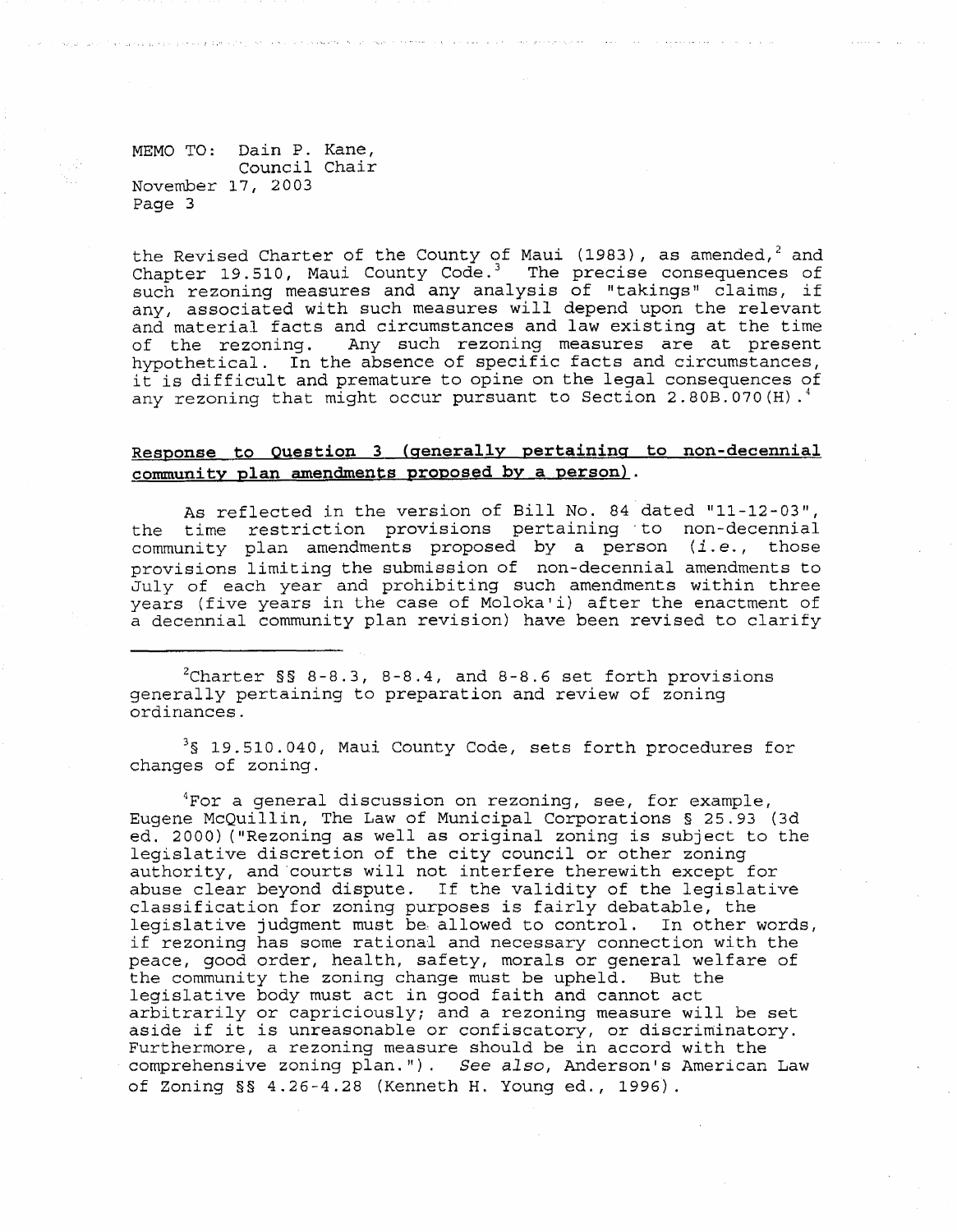MEMO TO: Dain P. Kane, Council *Chair*  November 17, 2003 Page 4

that the community plans referred to are the community plans adopted under proposed Chapter 2.80B, Maui County Code, and not the existing *community* plans identified in Chapter 2.80A, Maui County Code.

In particular, Section 2.80B.110(A) has been revised to state as follows:

A. Non-decennial amendments to any community plan enacted pursuant to 2.80B.090, except the Moloka'i community plan, may be proposed by a person during July of each year, provided that such amendments shall not be accepted within three years after the enactment of the community plan pursuant to section 2.80B.090. Nondecennial amendments to the Moloka'i community plan enacted pursuant to 2.80B.090 may be proposed by a person during July of each year, provided that such amendments shall not be accepted within five years after the enactment of a decennial revision to the community plan pursuant to section 2.80B.090. (Emphasis added.)

Therefore, under Section 2.80B.IIO(A) as revised, the time restrictions of Section 2.80B.II0(A) apply only to non-decennial amendments to community plans adopted pursuant to proposed Chapter 2.80B, Maui County Code, and not to amendments to existing community plans. Persons seeking amendment of existing community plans would not be subject to the time restrictions of Section 2. 80B.110 (A) .

#### BTM:lak

Attachment

cc: Cindy Y. Young, Deputy Corporation Counsel Dudley G. Akama, Deputy Corporation Counsel Michael J. Foley, Director, Department of Planning Wayne Boteilho, Deputy Director, Department of Planning Brian Miskae, Planning Program Administrator

S:\ALL\ETM\kane.memo.billB4.wpd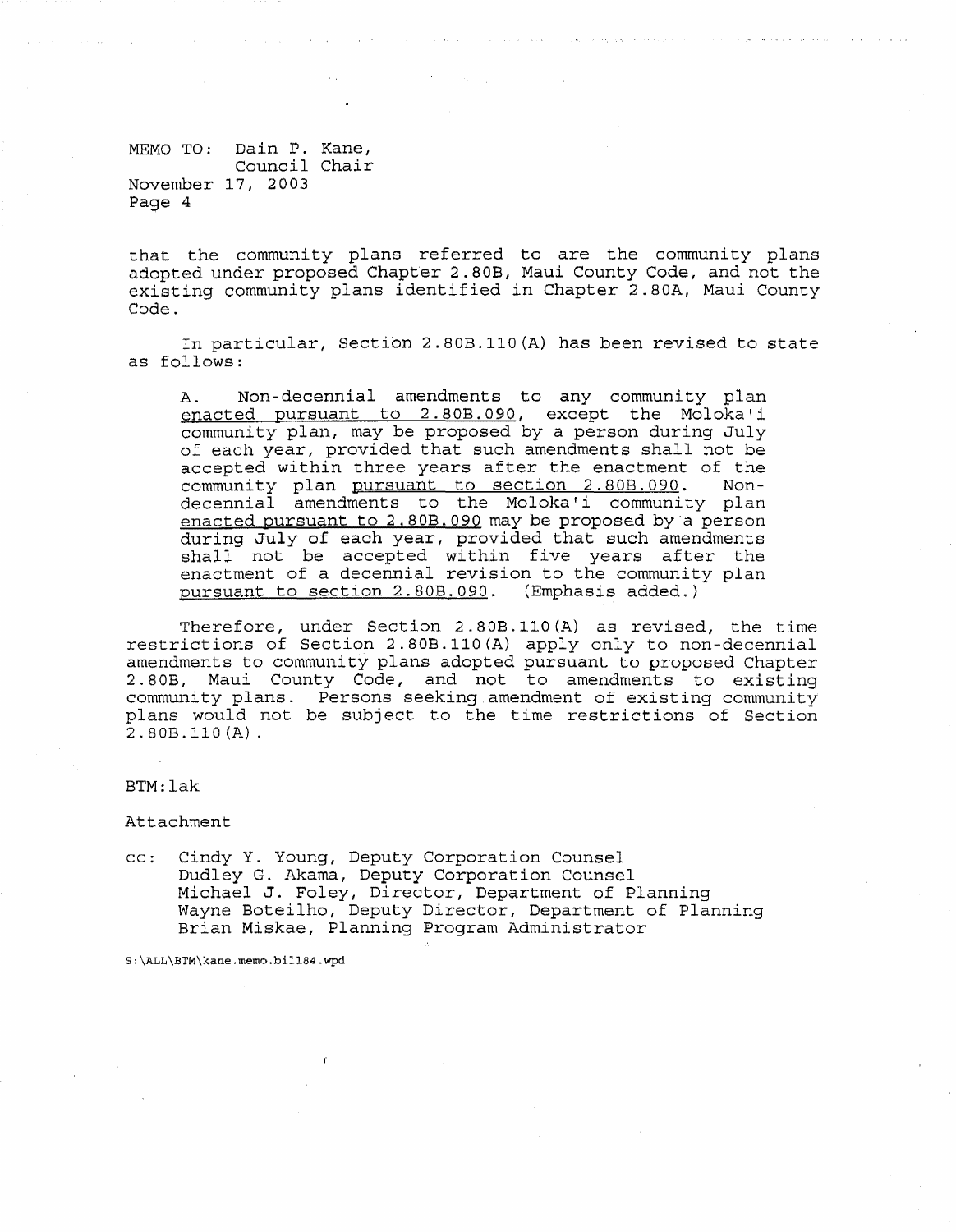Council Chair Dain P. Kane

Vice-Chair RObert Carroll

Council Members G. Riki Hokama Jo Anne Johnson Danny A. Mateo Michael J. Molina Wayne K. Nishiki Joseph Pontanilla Charmaine Tavares



**COUNTY COUNCIL**  COUNTY OF MAUl 200 S. HIGH STREET WAILUKU, MAUl, HAWAII 96793

October 10, 2003

MEMO TO: Mr. Brian T. Mota Corporation Counsel

F R O M: Dain P. Kane, <sup>DP</sup><br>Council Chair

# SUBJECT: **IMPROVING THE PROCESS FOR UPDATING THE GENERAL AND COMMUNITY PLANS** (PLU-6)

As you are aware, Bill 84 was approved by the Planning and Land Use Committee on September 3D, 2003, and will now be scheduled on the Council's agenda for second and final reading. Although unanimously passed, a few councilmembers supported the bill "with reservations" because of their concerns for certain amendments to the bill. Their concerns centered on those amendments – made for the first time at the committee meetings of September 23 and 30  $-$  that essentially: (1) left the Council and the public with little, if any, time to carefully review and analyze their potential implications; and, (2) may have been adopted without opportunity for public testimony.

It has long been my practice to review and consider all available facts before passing legislation. It is also my firm belief that elected officials have a duty to be truthful to the public, and to inform them of all foreseeable results  $-$  both positive and negative  $-$  prior to adopting legislation. And, while supporting Bill 84, I believe that it would be irresponsible, if not negligent, to pass this bill on second and final reading without first having: the following questions addressed and answered.

Accordingly, may I request that responses to the following questions be transmitted to my office by October 24, 20037 As my decision regarding Bill 84 hinges upon clarification of these issues, please contact me, or my executive assistant, Jock M. Yamaguchi (ext. 8010) if any additional time to respond is necessary.

Director of Council Services Ken Fukuoka

 $RECE(V_{\rm max})$ CORPORATION COUNT

203 CCT 10 PM 3: 49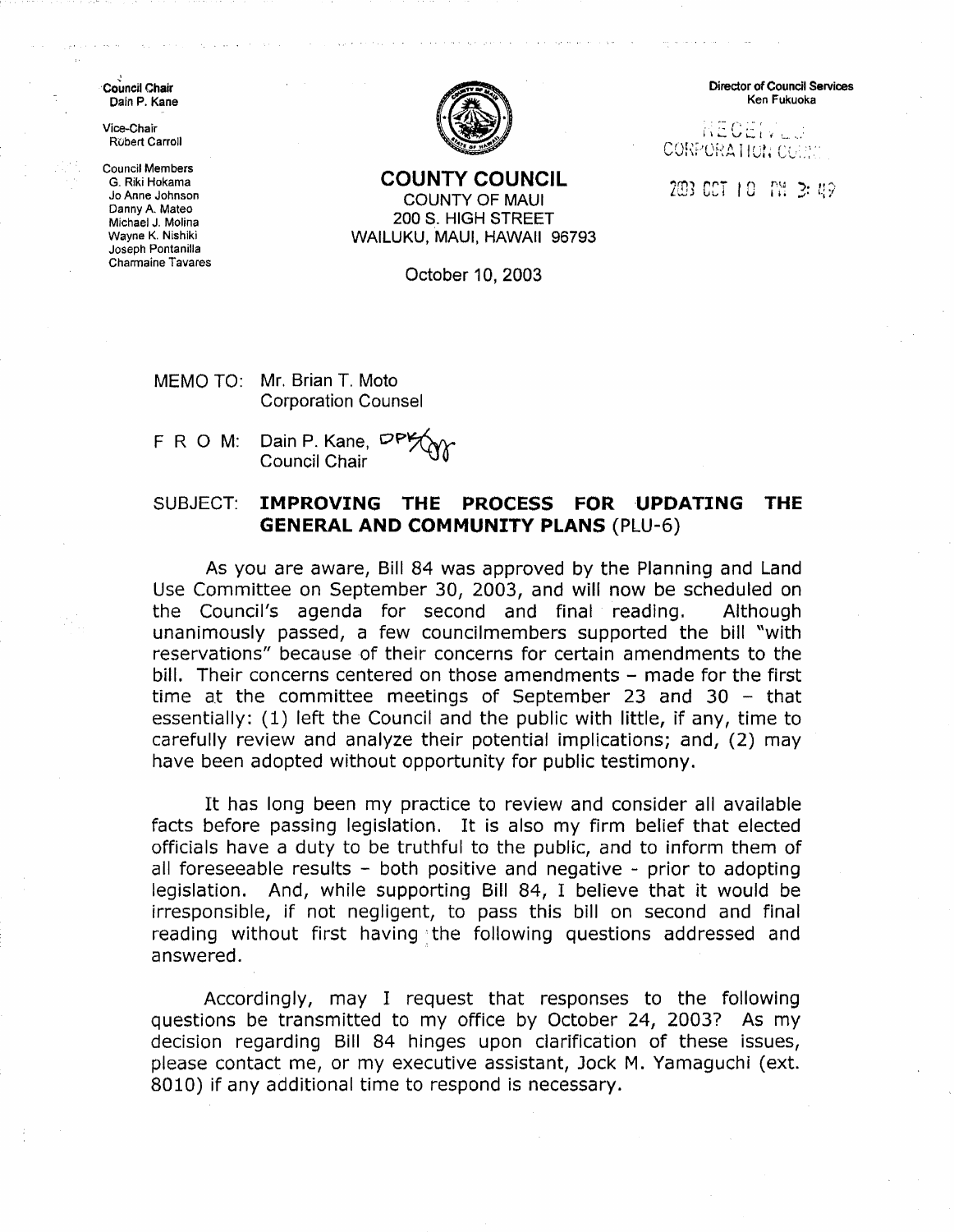#### QUESTION NO.1:

If Bill 84 were to be passed on second and final reading, when would individuals be able to seek non-decennial amendments to the general plan pursuant to Section 2.80B.060?

#### JUSTIFICATION:

**Section 2.80B.060**, as amended, ("Non-decennial amendments to the general plan") provides that "non-decennial amendments to the general plan may be proposed by any person during July in each calendar year provided that such amendments shall not be accepted within three years after the enactment of the general plan." (emphasis added)

**Section 2.808.120** ("Existing general plan and the community plans"), was amended to state that "until revised or amended pursuant to this chapter, the general plan and the current community plan for each community plan district shall be in full force and effect." (emphasis added).

However, **Section 4** of Bill 84 provides, in relevant part: "This ordinance shall take effect upon its approva!." (emphasis added).

Accordingly, if Bill 84 is adopted as currently drafted:

- (a) Here, what general plan is the section referring to: (i) The general plan previously enacted, and in full force and effect? Or, (ii) The enactment of the next general plan? According to Section 2.80B.060, non-decennial amendments shall not be accepted within three years "after enactment of the general plan?"
- $(b)$  In other words, will individuals be able to seek nondecennial amendments to the general plan at the present time and until the current general plan (which remains in full force and effect pursuant to Section 2.80B.120) is revised pursuant to Section 2.80B.040)7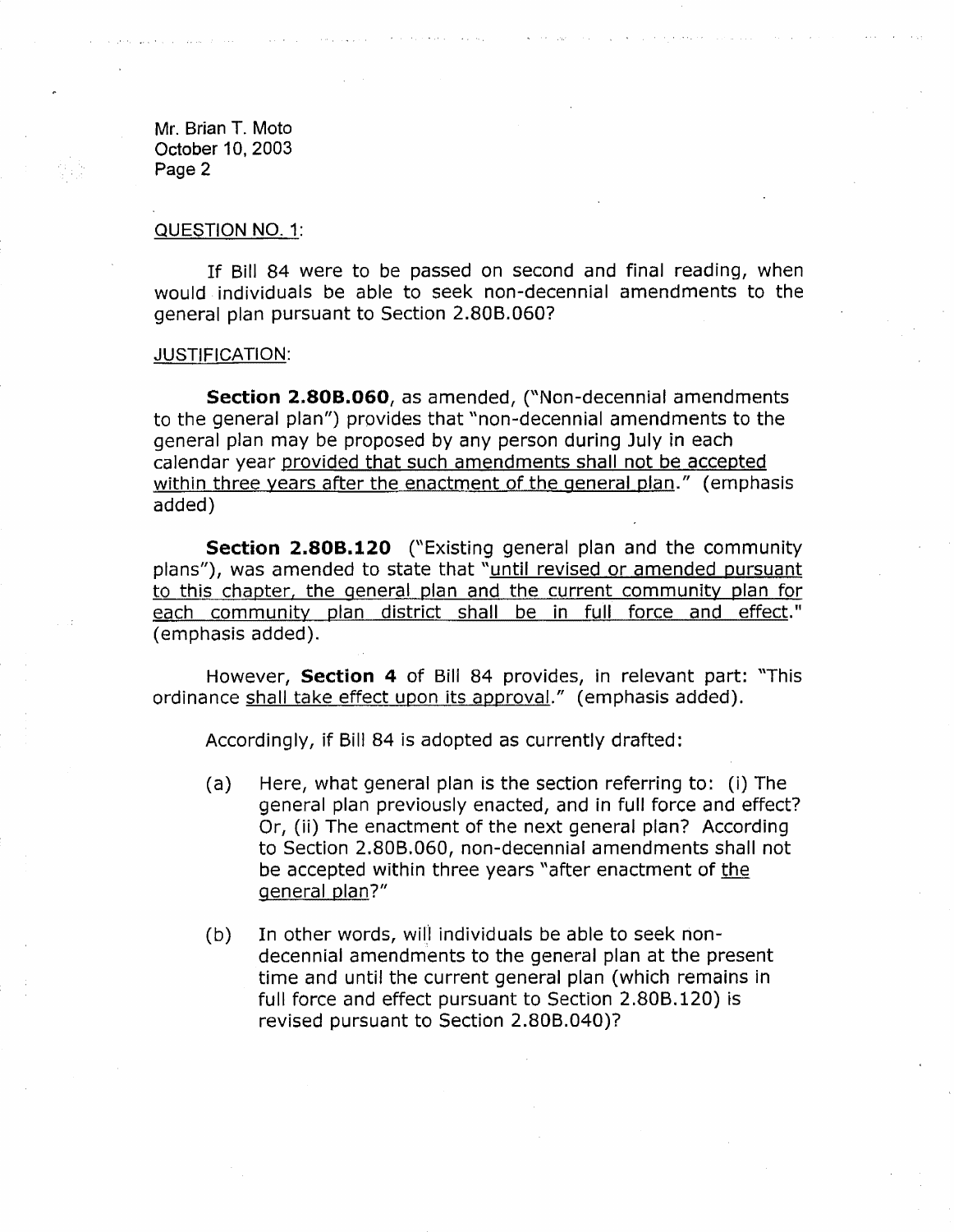> (c) Or, will individuals be precluded from seeking non-decennial amendments to the general plan for three years following approval of this ordinance (Section 4)7

# QUESTION NO. 2:

- (A) If Bill 84 were to be passed on second and final reading would lands designated for a less intensive use be "automatically down zoned" (pursuant to Section 2.808.070), according to community plan designation and upon adoption of the community plan?
- $(B)$  If the answer to Question No. 2 (A) is "yes", then would this subject the county to "takings" claims?
- (C) Notwithstanding any "takings" issues, if the answer to Question No.2 (A) is "yes", then:
	- (i) Who or what agency would be responsible for enforcement of this requirement (down zoning of lands)?
	- (ii) Who and how would the landowner impacted by this provision be notified of any down zoning?
	- (iii) How many lands is the county anticipating to be impacted by this requirement? (How many lands would be down zoned?)
	- (iv) What impact, if any, will this provision have upon county revenues? (Will there be an anticipated loss in revenue due to the down grading?)
	- (v) Assuming that the planning director will be responsible for enforcement of this requirement (down zoning of lands), does the director have sufficient resources to effectively enforce this provision (down zoning of lands) within the eighteen month time period?

## JUSTIFICATION:

**Section 2.808.070,** as amended, ("Community plans") provides, in relevant part: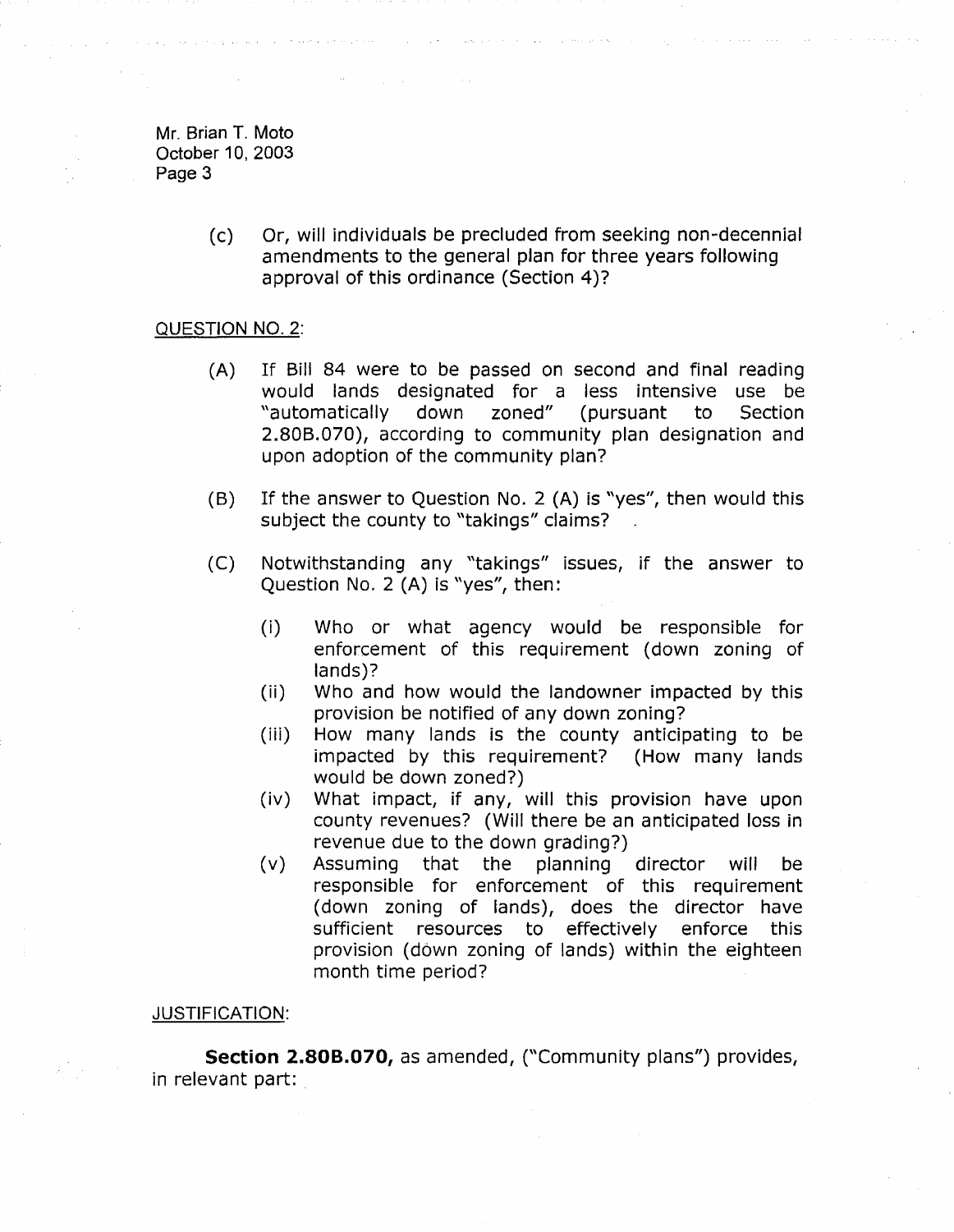> 1. Upon the adoption of a community plan, lands designated for a less intensive use shall be zoned accordingly within eighteen months of adoption of the subject plan. If zoning is not adopted within the specified period, a parcel may be developed pursuant to applicable laws.

#### QUESTION NO. 3:

If Bill 84 were to be passed on second and final reading and lands designated for a less intensive use were not "automatically down zoned" within 180 days (pursuant to Section 2.80B.070), would individuals be able to seek non-decennial amendments to the general plan pursuant to Section 2.80B.060, and non-decennial amendments .to the community plans pursuant to Section 2.80B.1107

Specifically,

- (a) Would individuals be able to seek non-decennial amendments to the community plan(s) until the current community plan(s) (which remain in full force and effect pursuant to Section 2.80B.120) are revised pursuant to Section 2.80B.080?
- (b) Or, will individuals be precluded from seeking non-decennial amendments to the community plan(s) for three years (or, five years for Moloka'i) following approval of this ordinance pursuant to Section 4?

#### JUSTIFICATION:

**Section 2.808.060,** as amended, ("Non-decennial amendments to the general plan") provides that "non-decennial amendments to the general plan may be proposed by any person during July in each calendar year provided that such amendments shall not be accepted within three years after the enactment of the general plan." (emphasis added)

**Section 2.808.110,** as amended, ("Non-decennial amendments to community plans proposed by a person.") A. Non-decennial